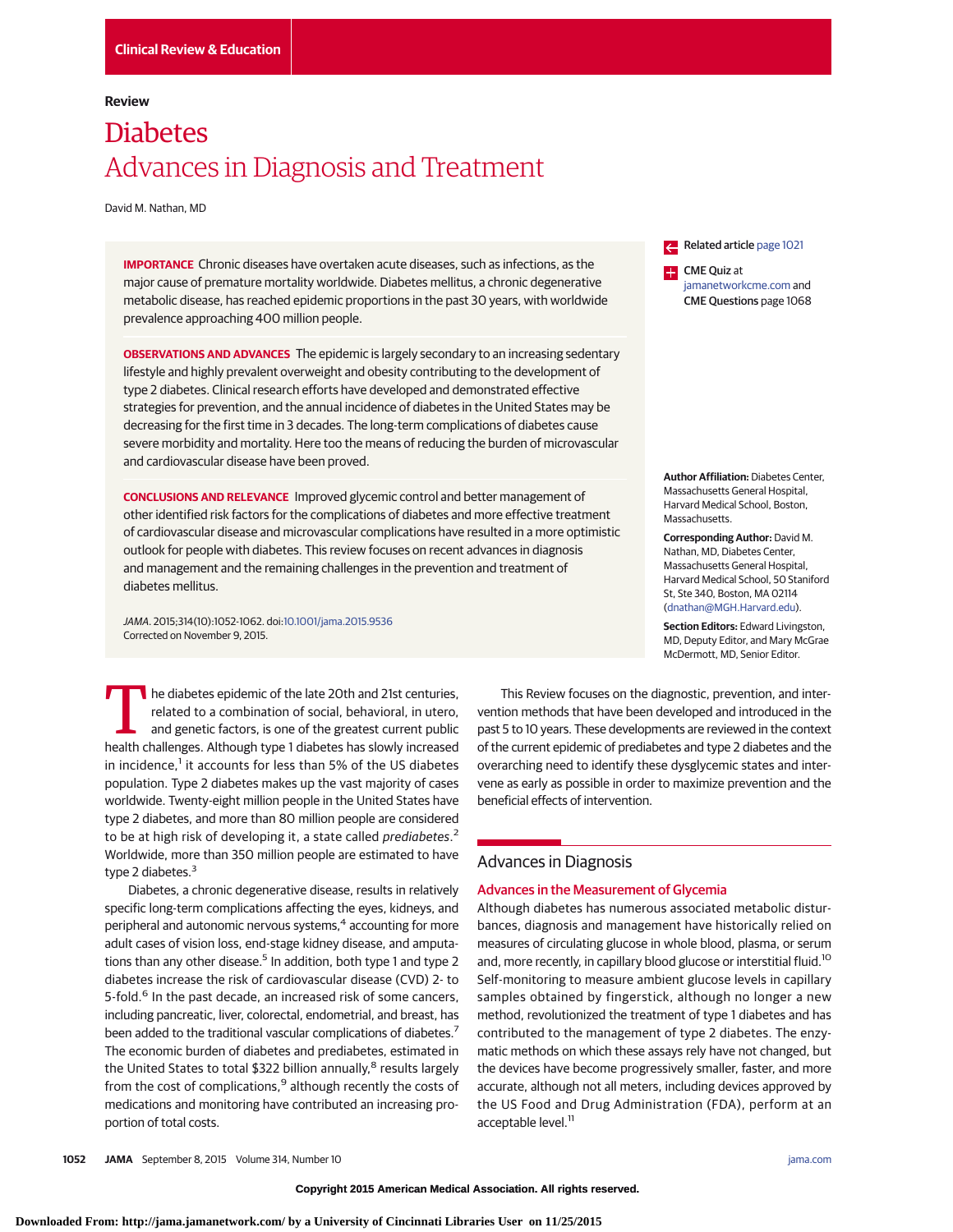### Table 1. Diagnosis of Type 2 Diabetes and Prediabetes in Nonpregnant Adults<sup>a</sup>

|                       | Glucose Measuring Method, mg/dL <sup>b</sup>                                                    |                                                      |                                                                                                                                                                                                                                                 |  |
|-----------------------|-------------------------------------------------------------------------------------------------|------------------------------------------------------|-------------------------------------------------------------------------------------------------------------------------------------------------------------------------------------------------------------------------------------------------|--|
|                       | Fasting                                                                                         | Oral Glucose Tolerance Test                          | Hemoglobin $A_{1c}$                                                                                                                                                                                                                             |  |
| Diagnostic cut points |                                                                                                 |                                                      |                                                                                                                                                                                                                                                 |  |
| Prediabetes           | 100-125                                                                                         | 140-199                                              | $5.7 - 6.4$                                                                                                                                                                                                                                     |  |
| <b>Diabetes</b>       | $\geq$ 126                                                                                      | $\geq$ 200                                           | $\ge 6.5$                                                                                                                                                                                                                                       |  |
| Evaluation of methods |                                                                                                 |                                                      |                                                                                                                                                                                                                                                 |  |
| Advantage             | Easy, inexpensive<br>measurement                                                                | As a metabolic stress test,<br>may be most sensitive | Convenient, best measure<br>of chronic glycemia, more<br>closely associated with<br>risk of complications, and<br>less biologic variability<br>than glucose-based tests;<br>needed for management<br>at diabetes onset                          |  |
| Disadvantage          | Relatively insensitive,<br>fluctuates, is affected by<br>stress, and requires<br>overnight fast | Inconvenient,<br>time-consuming, and<br>expensive    | More expensive than<br>fasting glucose, may be<br>less sensitive than oral<br>glucose tolerance test,<br>and cannot be performed<br>in setting of alterations in<br>red blood cell turnover<br>and with some<br>hemoglobinopathies <sup>c</sup> |  |

- <sup>a</sup> Based on American Diabetes Association recommendations.<sup>18</sup> See recommendations for target populations and frequency of screening. Owing to variability, diagnoses based on glucose levels require confirmation on a separate day; confirmation of HbA<sub>1c</sub>-based diagnosis is also recommended but, in the author's opinion, is unnecessary.
- **b** Plasma glucose levels. Fasting blood sample is obtained after an overnight fast of at least 8 hours; OGTT, 75-g oral glucose tolerance test with samples obtained fasting and 2 hours after glucose ingestion. <sup>c</sup> The National Glycohemoglobin Standardization Program provides a
- detailed list of the hemoglobinopathies that may interfere with specific assays at [http://www.ngsp.org.](http://www.ngsp.org)

The newest method of measuring glucose levels, continuous glucosemonitoring, uses an indwelling catheter that is inserted into the subcutis by the patient and changed every 3 to 7 days.<sup>12</sup> Continuous glucose monitoring devices "sip" fluid from the interstitial space and measure glucose levels every 2 to 5 minutes. Interstitial levels generally reflect venous blood or capillary levels, with some differences in equilibration when glucose levels are changing rapidly after meals.<sup>13</sup> Each new generation of these devices has provided increasinglyaccuratemeasurements.14 Continuous glucosemonitoring has been used to manage type 1 diabetes and is an integral element in the development of the artificial pancreas. It currently has little if any proved role in type 2 diabetes.

Chronic levels of glycemia have been assessed with glycated protein assays, most often glycated hemoglobin  $A_{1c}$  (Hb $A_{1c}$ ), for 30 years.<sup>15</sup> These assays reflect mean glucose levels integrated over the lifespan of the protein. The HbA<sub>1c</sub> assays are now standardized<sup>16</sup> and are a reliable index of average glucose levels over the preceding 8 to 12 weeks.<sup>17</sup>

# Advances in Diagnosis

The usual clinical presentation of type 1 diabetes, with relatively acute, severe hyperglycemia resulting in polyuria, polydipsia, weight loss, and potentially ketoacidosis, should not escape clinical notice. Diagnosis does not usually require glucose cut points. On the other hand, the more insidious onset of type 2 diabetes, with glucose levels that increase slowly and are often asymptomatic, requires diagnostic cut points to identify persons needing treatment as well as those at high risk of developing type 2 diabetes for the purpose of targeted prevention.

Historically, glucose levels measured in the fasting state or after an oral glucose tolerance test, which is a metabolic stress test, have been used to diagnose type 2 diabetes and identify persons at high risk (Table 1). The glucose levels chosen to diagnose diabetes are based on their association with risk of developing retinopathy.<sup>19</sup> More recently,  $HbA_{1c}$  levels have been recommended for diagnosis of diabetes and prediabetes.<sup>19</sup> The decision to use  $HbA_{1c}$  concentration was based on improvements in the

precision and standardization of the assay; the recognition that chronic glycemia was at least as closely related to risk of diabetic complications as glucose levels, which fluctuate constantly; and the relative ease of obtaining samples for  $HbA<sub>1c</sub>$ , which require neither timed samples nor an oral glucose tolerance test. Because the measures of acute glucose levels, either fasting or after a glucose challenge, and measures of chronic glycemia reflect different metabolic phenomena, many studies comparing their diagnostic capabilities have shown that the different tests identify somewhat different populations as having diabetes. Nevertheless, each of the tests identifies patients who are at risk of developing microvascular complications and, depending on availability and other patient factors (Table 1), either fasting, 2-hour post–oral glucose tolerance test glucose levels or  $HbA<sub>1c</sub>$  levels can be used for diagnosis. The populations recommended for screening for type 2 diabetes and screening frequency are generally selected to make screening efficient and have not changed for more than a decade.<sup>18</sup> Factors that are associated with higher risk of type 2 diabetes include being 45 years or older; having a body mass index (calculated as weight in kilograms divided by height in meters squared) of 25 or higher; not being physically active; having a prior history of gestational diabetes; having hypertension, dyslipidemia, or cardiovascular disease; having a first-degree family member with diabetes; being African American, Latino, American Indian, Asian American, or Pacific Islander; or having tested positive for prediabetes (Table 1).<sup>18</sup>

#### Genetics and Metabolomics

Type 1 and type 2 diabetes are polygenetic. Almost 100 genes or genetic regions have been implicated in type 2 diabetes. Most of the genes identified by genome-wide association studies confer a small risk of diabetes, with the genes conveying greatest risk increasing risk by approximately 25% to 40% in the homozygous state.<sup>20</sup> Fewer genes have been shown to underlie type 1 diabetes; most are related to autoimmunity.<sup>21</sup>

The genetic risk for type 2 diabetes is largely expressed in the setting of environmental factors such as obesity and sedentary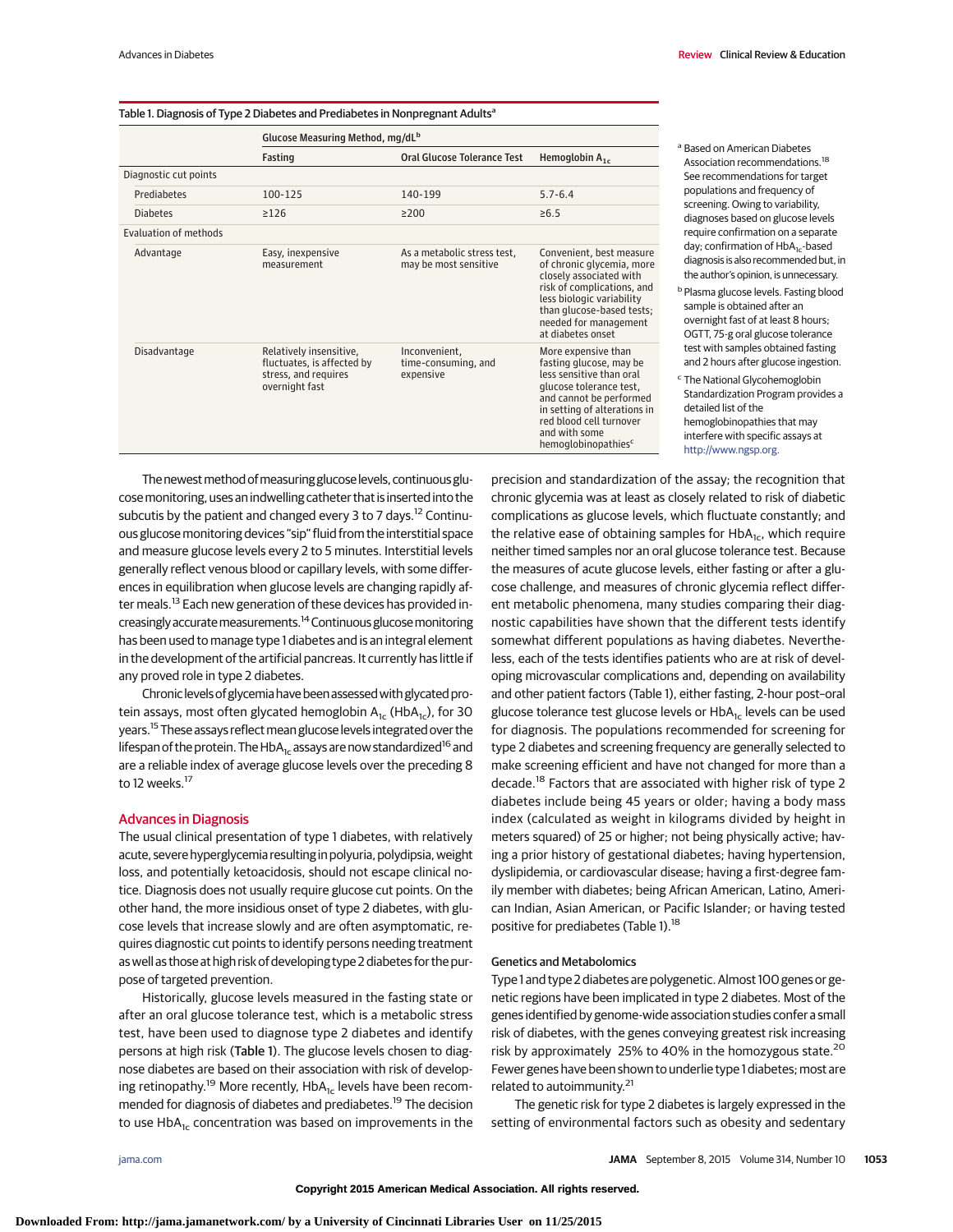lifestyle.<sup>22</sup> Because there has been no change in the human genome during the past 50 years when the diabetes epidemic has occurred, the cause of the epidemic is largely environmental.

Whether new knowledge of genetic risk factors will add to the identification of persons at high risk is unclear. Studies that have examined the role of genetic profiles in the identification of high-risk individuals have not shown a significant added benefit compared with the use of easily measured demographic and clinical factors such as age, family history of diabetes, body mass index, systolic blood pressure, and fasting glucose and lipid levels.<sup>23</sup> In the future, genotyping may play a useful role differentiating subtypes of diabetes with different pathophysiological mechanisms and may help to individualize the treatment of type 2 diabetes by identifying persons more likely to respond to specific treatments.<sup>24</sup>

Metabolomic analyses of blood have also identified profiles of amino acids that identify persons at high risk of developing diabetes.<sup>25</sup> The specificity and predictive value of these metabolic fingerprints and their clinical utility have not been established, but they may complement genetic markers.<sup>26</sup>

# Advances in Prevention

#### Type 1 Diabetes

Clinical studies examining the potential of preventing or delaying autoimmune type 1 diabetes have focused on immune manipulation in high-risk populations. Many prevention studies have included patients with recent-onset type 1 diabetes, forexample, within 6 weeks of clinical presentation when an estimated 80% to 90% of the β-cell mass has already been destroyed.<sup>27</sup> Rather than addressing true prevention, such studies examine whether further islet destruction can be slowed or stopped. Studies with various immune modulations have demonstrated a slowing of β-cell destruction with preservation of some insulin secretion<sup>28-30</sup>; however, the modest 6- to 12month reductions in insulin requirements are of questionable clinical benefit, especially balanced against the risks of the interventions.

The only large-scale studies of type 1 diabetes prevention in moderate- to high-risk populations—defined by the presence of a family history of type 1 diabetes, autoantibodies, and reduced insulin secretion but still with normoglycemia-were the European Nicotinamide Diabetes Intervention (ENDIT) study<sup>31</sup> and Diabetes Prevention Trial 1 (DPT-1).<sup>32</sup> The ENDIT study examined nicotinamide, and DPT-1 used intermittent intravenous insulin therapy and daily low dose subcutaneous insulin or oral insulin as potential immunomodulation and to spare β-cell activity. None of these interventions reduced or stopped the development of diabetes.<sup>31-33</sup>

# Type 2 Diabetes

The worldwide epidemic of type 2 diabetes has promptedmany prevention studies. Clinical trials, including the US Diabetes Prevention Program (DPP), have demonstrated effective means of preventing or delaying diabetes onset.<sup>34-38</sup> Lifestyle interventions that address the risk factors of obesity and sedentary activity reduce the development of diabetes by as much as 58%.<sup>34,36</sup> In addition, lifestyle programs reduce CVD risk factors and the need for blood pressure and lipid-lowering medicines.<sup>35</sup> Metformin,<sup>34</sup> acarbose,<sup>37</sup> and thiazolidinediones<sup>38</sup> have also been shown to reduce the development of diabetes. Only lifestyle intervention and metformin, which is not currently labeled for prevention, have been recommended based on their risk-benefit ratio.<sup>18</sup> Metformin is particularly effective in persons younger than 60 years and with a body mass index of 35 or higher.<sup>34</sup> Numerous lifestyle translation projects have been initiated,<sup>39</sup> and proposed US legislation to support the National Diabetes Prevention Program has bipartisan and bicameral support.<sup>40</sup> For the first time in 30 years, the annual incidence rates of type 2 diabetes in the United States appear to be decreasing.<sup>41</sup>

# Advances in Management

The management strategy for the 29 million persons in the United States with either type 1 or 2 diabetes aims at achieving long-term glycemic control, which has been shown to be safe and to reduce the risk of microvascular disease over time (Table 2).<sup>42,47-50,52,56</sup> Control of hyperglycemia has long-lasting effects that persist beyond the period of glycemic control, termed *metabolic memory*<sup>57</sup> or *legacy effect*.<sup>48</sup> In type 1 diabetes, intensive metabolic control also reduces the risk of CVD<sup>45</sup>; however, the role of intensive glycemic therapy on CVD in type 2 diabetes remains less certain.<sup>58</sup> Two clinical trials with long-term follow-up have shown a 15% to 17% reduction in CVD with intensive glycemic therapy,<sup>48,55</sup> whereas others have shown no benefit<sup>52</sup> or harm.<sup>51</sup> Although this Review focuses on glycemic management, treatment of hypertension, and hyperlipidemia has a greater influence on mortality than control of glycemia among those with type 2 diabetes. For both type 1 and type 2 diabetes, smoking cessation and weight management are of major importance.

Based on the Diabetes Control and Complications Trial (DCCT)42,56 and United Kingdom Prospective Diabetes Study (UKPDS)<sup>47,48</sup> results and balancing long-term benefits and risks, the accepted metabolic goal for most people is an HbA<sub>1c</sub> level of less than 7%.<sup>18</sup> Interventions to achieve this goal, commonly called intensive therapy, should be implemented as soon in the course of diabetes as possible. Patients who have projected lifespans that are too brief (eg, <5-10 years) to benefit from intensive therapy or who are at heightened risk from the hypoglycemic risks of the therapy, such as injury in patients engaged in potentially hazardous occupations, cases where risks outweigh benefits, should have their metabolic goals relaxed.<sup>18</sup> The glucose levels necessary to achieve specific  $HbA<sub>1c</sub>$  levels have recently been determined based on empirical data  $(Table 3).<sup>59</sup>$ 

#### Type 1 Diabetes

The modern-day goal of intensive therapy is to provide as much physiological replacement of insulin as possible, aiming to maintain HbA<sub>1c</sub> levels of less than 7%. Insulin formulations and the means of administering them have evolved substantially since insulin's introduction in 1922. Insulin analogs have been developed to provide varying onsets and durations of biological activity (Figure 1).<sup>60</sup> Multidose insulin regimens, with at least 3 daily injections, are facilitated with insulin pens and pumps. Basal insulin delivery and preprandial boluses, each contributing approximately 50% of total daily insulin, need to be coordinated (Figure 2). Owing to its complexity and reliance on devices, clinical care for most patients with type 1 diabetes is ideally provided by specialists (endocrinologists and diabetologists) with a team approach including nurse educators, dietitians, ophthalmologists, and other clinicians, such as podiatrists, cardiologists, nephrologists, and neurologists, as needed.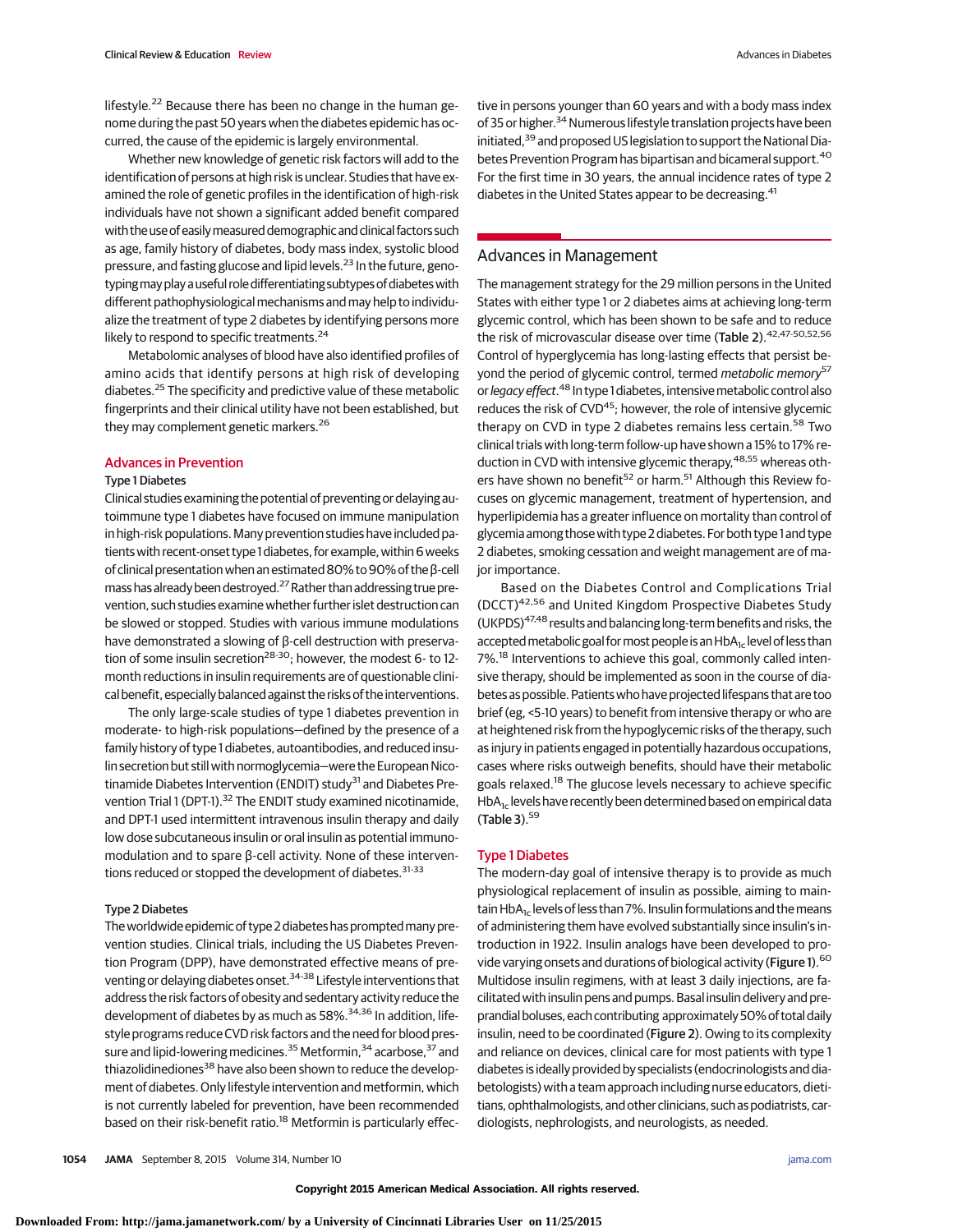# Table 2. Risk Reductions in Diabetes Complications With Intensive Therapy Compared With Conventional Therapy in Type 1 Diabetes (DCCT and DCCT/EDIC) and in Type 2 Diabetes (All Other Studies)

| Source                     | <b>Mean Duration</b><br>of Follow-up, y | Difference in Mean HbA <sub>1c</sub> Between Intensive<br>vs Conventional Therapy, % <sup>a</sup><br>(Intensive vs Conventional) | <b>Clinical Outcomes</b>            | <b>Hazard Ratio Intensive</b><br>vs Conventional Therapy<br>$(95\% \text{ Cl})^{\text{a}}$ |
|----------------------------|-----------------------------------------|----------------------------------------------------------------------------------------------------------------------------------|-------------------------------------|--------------------------------------------------------------------------------------------|
| Type 1 diabetes            |                                         |                                                                                                                                  |                                     |                                                                                            |
| DCCT, 42 1993              | 6.5                                     | $2.0$ (~7 vs 9)                                                                                                                  | Retinopathy development             | $0.24(0.15-0.38)$                                                                          |
|                            |                                         |                                                                                                                                  | Retinopathy progression             | $0.46(0.34-0.61)$                                                                          |
|                            |                                         |                                                                                                                                  | Microalbuminuria <sup>b</sup>       |                                                                                            |
|                            |                                         |                                                                                                                                  | Neuropathyb                         | $0.43(0.27-0.71)$                                                                          |
| EDIC. <sup>43</sup> 2015   | 23                                      | $0.1$ (NS) (~7.9 vs $8.0$ ) <sup>c</sup>                                                                                         | Ocular surgery <sup>d</sup>         | $0.63(0.45-0.88)$                                                                          |
| EDIC. <sup>44</sup> 2014   | 22                                      | $0.1$ (NS) <sup>c</sup>                                                                                                          | eGFR <60 mL/min/1.73 m <sup>2</sup> | $0.50(0.31-0.82)$                                                                          |
| EDIC, 45 2005              | 17                                      | $0.1$ (NS) <sup>c</sup>                                                                                                          | <b>MACE</b>                         | $0.43(0.21-0.88)$                                                                          |
| EDIC, 46 2015              | 27                                      | $0.1$ (NS) <sup>c</sup>                                                                                                          | Mortality                           | $0.67(0.46-0.99)$                                                                          |
| Type 2 diabetes            |                                         |                                                                                                                                  |                                     |                                                                                            |
| UKPDS, 471998              | 10                                      | $0.9(7 \text{ vs } 7.9)$                                                                                                         | Advanced microvascular <sup>e</sup> | $0.75(0.60-0.93)$                                                                          |
|                            |                                         |                                                                                                                                  | Myocardial infarction               | $0.84(0.71-1.0)$                                                                           |
| UKPDS-follow-up, 48 2008   | 20                                      | $< 0.1$ (NS) $(-8.0)^c$                                                                                                          | Advanced microvascular <sup>e</sup> | $0.76(0.64-0.89)$                                                                          |
|                            |                                         |                                                                                                                                  | Myocardial infarction               | $0.85(0.74-0.97)$                                                                          |
| Kumamoto et al, 49 1995    | 6                                       | $2.3(7.1 \text{ vs } 9.4)$                                                                                                       | Retinopathy                         | $0.31(0.13-0.76)$                                                                          |
|                            |                                         |                                                                                                                                  | Microalbuminuria                    | $0.30(0.11-0.86)$                                                                          |
| ACCORD, 50 2010            | 3.5                                     | $1.1(6.4 \text{ vs } 7.5)$                                                                                                       | Microalbuminuria                    | $0.81(0.70-0.94)$                                                                          |
| ACCORD, 512008             |                                         |                                                                                                                                  | <b>MACE</b>                         | $0.90(0.78-1.04)$                                                                          |
|                            |                                         |                                                                                                                                  | Mortality                           | $1.22(1.01-1.46)$                                                                          |
| ADVANCE, 52 2008           | 5.0                                     | $0.67$ (~6.5 vs 7.3)                                                                                                             | <b>MACE</b>                         | $0.94(0.84-1.06)$                                                                          |
|                            |                                         |                                                                                                                                  | Advanced microvascular <sup>e</sup> | $0.86(0.77-0.97)$                                                                          |
| ADVANCE-follow-up, 53 2014 | 9.9                                     | $0.08$ (NS) (~7.2 vs 7.4) <sup>c</sup>                                                                                           | <b>MACE</b>                         | $1.0(0.92 - 1.08)$                                                                         |
| VADT, 54 2009              | 5.6                                     | $1.5(6.9 \text{ vs } 8.4)$                                                                                                       | Major CVD <sup>f</sup>              | $0.88(0.74-1.05)$                                                                          |
| VADT-follow-up, 55 2015    | 9.8                                     | $0.2 - 0.3$ <sup>c</sup>                                                                                                         | Major CVD                           | $0.83(0.70-0.99)$                                                                          |

Abbreviations: ACCORD, Action to Control Cardiovascular Risk in Diabetes Study; ADVANCE, Action in Diabetes and Vascular Disease: Preterax and Diamicron Modified Release Controlled Evaluation trial; CVD, cardiovascular disease; DCCT, Diabetes Control and Complications Trial; EDIC, Epidemiology of Diabetes Interventions and Complications study; eGFR, estimated glomerular filtration rate;  $HbA_{1c}$ , hemoglobin  $A_{1c}$ ; MACE, major atherosclerotic cardiovascular events, including myocardial infarctions and stroke and cardiovascular deaths; NS, nonsignificant; UKPDS, United Kingdom Prospective Diabetes Study; VADT, Veterans Administration Diabetes Trial.

- a Intensive therapy aims to achieve near-normal glycemia.
- b Microalbuminuria and neuropathy in secondary intervention cohort.
- $c$  Separation in HbA<sub>1c</sub> levels achieved during original trial dissipated during observational follow-up. Persistent effects of original separation of glycemia on long-term complications consistent with metabolic memory effect.
- <sup>d</sup> Diabetes-related ocular surgery included cataract extraction; vitrectomy or

retinal detachment surgery; glaucoma-related surgery (including laser treatment, filtering surgery, cyclocryotherapy, and other operative procedures to lower intraocular pressure); cornea-related or lens-related surgery; or enucleation.

- e Advanced microvascular outcomes defined in UKPDS as retinopathy requiring photocoagulation, vitreous hemorrhage, or fatal or nonfatal renal failure and in ADVANCE as new or worsening nephropathy (ie, development of macroalbuminuria, defined as a urinary albumin:creatinine ratio of more than 300 μg of albumin per milligram of creatinine [33.9 mg/mmol], or doubling of the serum creatinine level to at least 200 μmol/L [2.26 mg/dL], need for renal-replacement therapy, or death due to renal disease) or retinopathy (ie, development of proliferative retinopathy, macular edema or diabetes-related blindness, or the use of retinal photocoagulation therapy).
- <sup>f</sup> Major CVD includes MACE plus new or worsening congestive heart failure or amputation.

#### Table 3. Levels of Mean Glucose Associated With Specified Hemoglobin  $A_{1c}$  Levels<sup>a</sup>

|                |                        | Mean (95% CI), mg/dL     |                   |                   |  |
|----------------|------------------------|--------------------------|-------------------|-------------------|--|
|                | <b>Fasting Glucose</b> | Before Meal <sup>b</sup> | <b>After Meal</b> | <b>Before Bed</b> |  |
| $HbA_{1c}$ , % |                        |                          |                   |                   |  |
| $5.5 - 6.49$   | 122 (117-127)          | 118 (115-121)            | 144 (139-148)     | 136 (131-141)     |  |
| $6.5 - 6.99$   | 142 (135-150)          | 139 (134-144)            | 164 (159-169)     | 153 (145-161)     |  |
| $7.0 - 7.49$   | 152 (143-162)          | 152 (147-157)            | 176 (170-183)     | 177 (166-188)     |  |
| $7.5 - 7.99$   | 167 (157-177)          | 155 (148-161)            | 189 (180-197)     | 175 (163-188)     |  |
| $8.0 - 8.5$    | 178 (164-192)          | 179 (167-191)            | 206 (195-217)     | 222 (197-248)     |  |

Abbreviation: HbA1c, hemoglobin A<sub>1c</sub>.

<sup>a</sup> Results were derived from 378 (237 with type 1 and 141 with type 2 diabetes) members of the study for which more than 25 000 fingerstick tests were performed in the 3 months prior to HbA<sub>1c</sub> measurements. Averages are for combined type 1 and type 2 diabetic patients. Adapted from Wei et al.59 **b** Includes fasting values.

# Basal Insulin

Basal insulin is designed to provide enough insulin to maintain near-normal glucose levels overnight and when patients are not

eating. It can be provided with intermediate-acting neutral protamine Hagedorn (NPH) insulin, which patients usually take in the morning and at bedtime, or provided with very long-acting insu-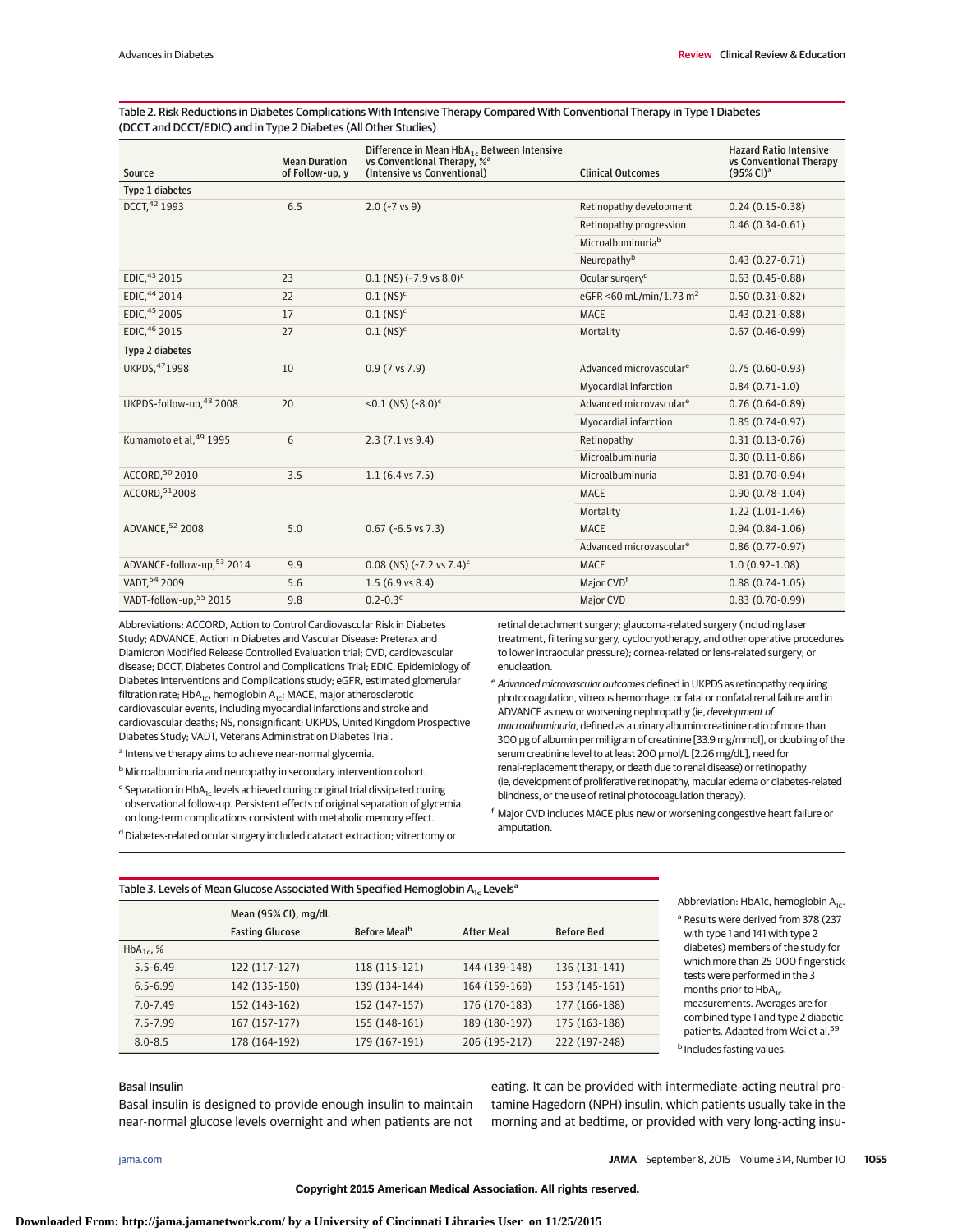# Figure 1. Insulin Activity Profiles



Inhaled insulin (profile not shown) is most similar to subcutaneous very rapid-acting insulin in onset and duration. CZI indicates crystalline zinc insulin; NPH, neutral protamine Hagedorn.



The preprandial boluses can be administered with conventional injections or by pump. The injection of intermediate and rapid-acting insulins in the morning can be administered separately or mixed in a single syringe. The basal insulin can be administered as a single injection of a long-acting insulin, usually injected at bedtime, but can be given in morning, or as a basal rate of very-rapid acting insulin by pump infusion, as indicated.

lins such as glargine or levemir, the latter of which often requires twice daily administration.<sup>61,62</sup> Basal insulin doses are usually determined based on fasting-fingerstick glucose levels. Metaanalysis of clinical trials investigating type 1 diabetes have shown that glargine insulin is associated with minimally lower  $HbA<sub>1c</sub>$  levels (<0.1 percentage point) than NPH with somewhat lower risk of nocturnal and severe hypoglycemia, defined as episodes needing assistance.<sup>63</sup> Whether these modest advantages are worth the substantially greater costs of the long-acting analogs is not clear. Newer long-acting insulins such as degludec, <sup>64</sup> recently submitted for approval, and the recently approved U-300 glargine have been created to provide even longer duration and more stable profiles, and more concentrated insulin to facilitate treatment with higher doses, respectively. The available data support noninferiority<sup>64</sup> with regard to glycemic control, but no obvious advantages. The high costs of these new basal insulins will remain a substantial barrier to their use.

Insulin pumps administer rapid (regular) or, preferably, very rapid-acting insulin analogs continuously to provide basal insulin for type 1 diabetes (Figure 2). One of the putative advantages of insulin pump therapy is the consistency of delivery, with the depth and location of insulin identical for each catheter, usually changed every 3 days. In addition, basal rate delivery can be adjusted as often as needed to match insulin needs during the day; however, insulin pumps carry the risk of rapid deterioration of metabolic control, including ketoacidosis, if the continuous infusion is intentionally or accidentally interrupted for more than 4 to 6 hours.

# Preprandial Insulin

Preprandial boluses, administered with injections or pump, are directed at limiting the glucose excursions that otherwise occur after meals and snacks (Figure 2). Doses are adjusted based on meal size and composition, anticipated activity levels, and ambient glucose levels, the latter measured with fingerstick capillary tests or with continuous glucosemonitoring. Self-monitoring usually needs to be performed before meals and bedtime, and often more frequently, in order to guide the choice of bolus doses.

The timing of the preprandial bolus is designed so the peak insulin effect matches the absorption of ingested carbohydrate and the resultant glucose peaks that occur. Rapid-acting (regular) insulin, with an onset of action in 30 to 45 minutes and a peak effect approximately 120 minutes after injection, should be given 30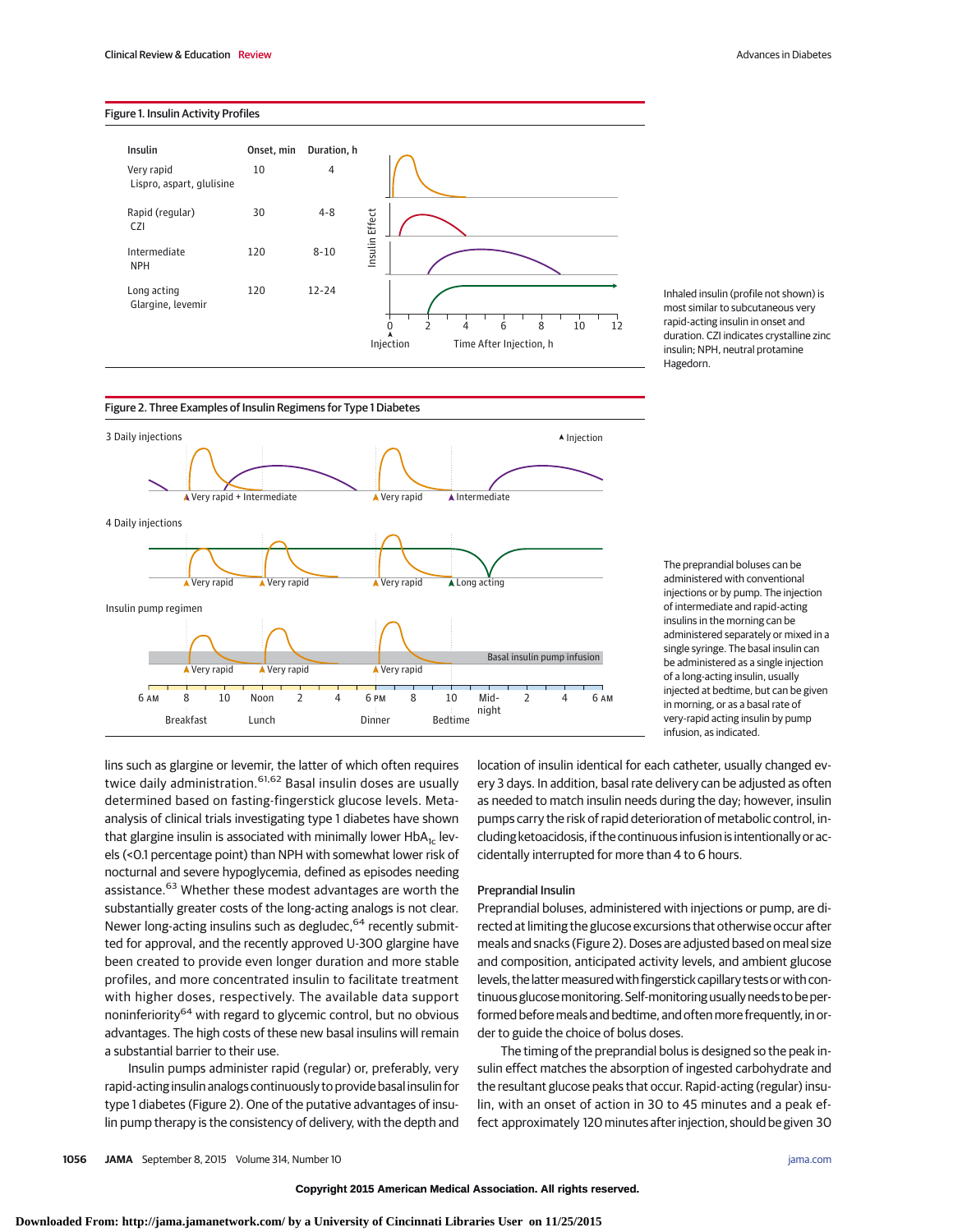to 45 minutes before the meal. The newer, very rapid-acting analogs, all of which have a substantially more rapid onset and shorter duration of activity than regular insulin<sup>60</sup> (Figure 1), can be given at the time of the meal, and are therefore more convenient. Metaanalyses of the clinical trials with regular compared with very rapidacting analogs reveal inconsistent results. However, in general the very rapid-acting insulin analogs are associated with only a marginally lower HbA<sub>1c</sub> (by  $\sim$  0.09%), and 20% and 49% lower risks of severe and nocturnal hypoglycemia, respectively.<sup>65</sup> Putative benefits with regard to quality of life and patient satisfaction have been inconsistent across studies.

Overall, insulin pumps may provide marginally lower  $HbA_{1c}$  levels than multiple daily injection regimens<sup>66</sup> and improved quality of life.<sup>66,67</sup> However, their modest benefits with regard to flexibility of dosing pale next to the importance of patient preference. Because the patients need to live with their insulin delivery 24 hours a day, their enthusiasm for either a multiple injection regimen vs pump therapy must be considered.

The newest mode of delivering preprandial boluses is inhaled insulin. The first inhaled insulin and inhaler were approved and brought to market in 2006.<sup>68</sup> They were removed from the US market within about a year because of poor sales. A new inhaled insulin and inhaler were approved in 2014.<sup>69</sup> The inhaled insulins have a profile that is similar to the very rapid-acting analogs (Figure 1 ). Doses are administered in 4- to 8-unit increments. They have been shown to achieve noninferior  $HbA_{1c}$  results as injected regimens but have not achieved levels less than 7%, even in short-term studies.<sup>68,69</sup> Periodic testing of pulmonary function is required.

The clinical role of continuous glucose monitoring, which provides continuous information regarding ambient glucose levels and has alarms that can warn patients of current or impending hypoglycemia, for example, during sleep, is under active investigation. The clinical trials, in the setting of insulin pump or multiple daily injection therapy, have demonstrated that it works best when used consistently.<sup>70</sup> The major hope that continuous glucose monitoring would reduce the threat of hypoglycemia and improve quality of life has not been demonstrated consistently.<sup>70-72</sup>

Newer insulin pumps feature integrated continuous glucose monitoring, with the results telemetered to the pump and shown on the pump display. It is not clear whether this feature improves glycemic management. Patients need to be reminded that continuous glucose monitoring provides continuous feedback but does not automatically adjust their insulin doses. Intensive therapy in type 1 diabetes still relies on the patient integrating a large number of factors in order to decide how much insulin to administer to achieve desirable hour-to-hour and chronic levels of glycemia safely.

Although the role of continuous glucose monitoring in the routine management of type 1 diabetes is unclear, it is a critical element in the development of the artificial or bionic pancreas. The first FDA-approved step in the development of automated delivery is an automatic shut-off feature that suspends insulin pump deliverywhen glucose levels fall below a stipulated level.<sup>73</sup> True artificial pancreases use computer algorithms and continuous monitoring results to determine insulin and, in some devices, glucagon delivery with pumps.74-76 Early studies conducted in inpatient clinical research centers<sup>74</sup> have advanced to outpatient studies that have shown improved glycemia with reduced frequency of hypoglycemia and without the burden of self-care usually necessary to achieve goal

glycemia.<sup>75,76</sup> Further development of these devices will be the next transformative step in the treatment of type 1 diabetes.

Whole-organ pancreas or islet transplants, which can restore normoglycemia, at least transiently, require surgical or radiologic interventions, respectively, and immunosuppressive therapy. These requirements, compounded by the limited availability of donor pancreases, currently limit their potential application. Pancreas transplants, usually performed at the time of kidney transplant, result in a "glycemic cure" of type 1 diabetes in approximately 90% of recipients with 72% still not requiring insulin and with normal  $HbA<sub>1c</sub>$  levels 5 years after the transplant.<sup>77</sup> Islet transplants, which remain experimental, result in glycemic cure in 66% at 1 year, but more than 50% of recipients require exogenous insulin within 3 years.<sup>78</sup>

# Type 2 Diabetes

In the past 20years, the number of classes of glucose-loweringmedicines has more than tripled, with 1 to 5 drugs in each class. The increased complexity of type 2 diabetes care has prompted the development of guidelines and algorithms to help primary care clinicians.<sup>79-81</sup> Some of the guidelines have included relatively prescriptive recommendations and incorporated cost as an important element in decision making,<sup>79</sup> whereas others have been less proscriptive, providing the characteristics of the numerous agents and leaving the choice of therapy up to the clinician.<sup>80,81</sup> Although substantial emphasis has been placed recently on "individualization" of therapy, there is a paucity of data available to guide the choice of drugs. The vast majority of patients with type 2 diabetes are treated as if they have the same underlying pathophysiology, despite the increasing appreciation that type 2 diabetes is highly heterogeneous, changes over time, and has inconsistent patient responses to different medications.<sup>82</sup> The ongoing Glycemia Reduction Approaches in Diabetes: A Comparative Effectiveness (GRADE) study is the first comprehensive comparative effectiveness study to examine the major classes of glucose-lowering medications, when added to metformin, in a head-to-head comparison.<sup>83</sup> Until GRADE's results are available, clinicians must make best-guess choices based on an inadequate evidence base.

Although care for type 2 diabetes can be as complex as that for type 1 diabetes and also requires a team approach, the vast majority of clinical care for type 2 diabetes is provided by nonspecialists, in part because the sheer number of patients cannot be accommodated by the small population of diabetes experts. Referral to a specialist should be considered when the complexity of care exceeds the capacity of the primary care setting. This often occurs when teaching and supervising insulin therapy is required or when complications, such as kidney or heart disease, further complicate management.

The desire to maintain HbA<sub>1c</sub> levels that are less than 7% in many patients and the progressive metabolic dysfunction of type 2 diabetes predictably result in the need for increasingly complex medication regimens over time. A lifestyle intervention directed at weight loss and increased physical activity, similar to the one used successfully in the Diabetes Prevention Program,<sup>34</sup> has been shown to ameliorate hyperglycemia and the need for medications in established type 2 diabetes. 84

The medications most commonly used to treat type 2 diabetes are shown in Table 4. All of the medicines in use have advantages and disadvantages that need to be considered within and between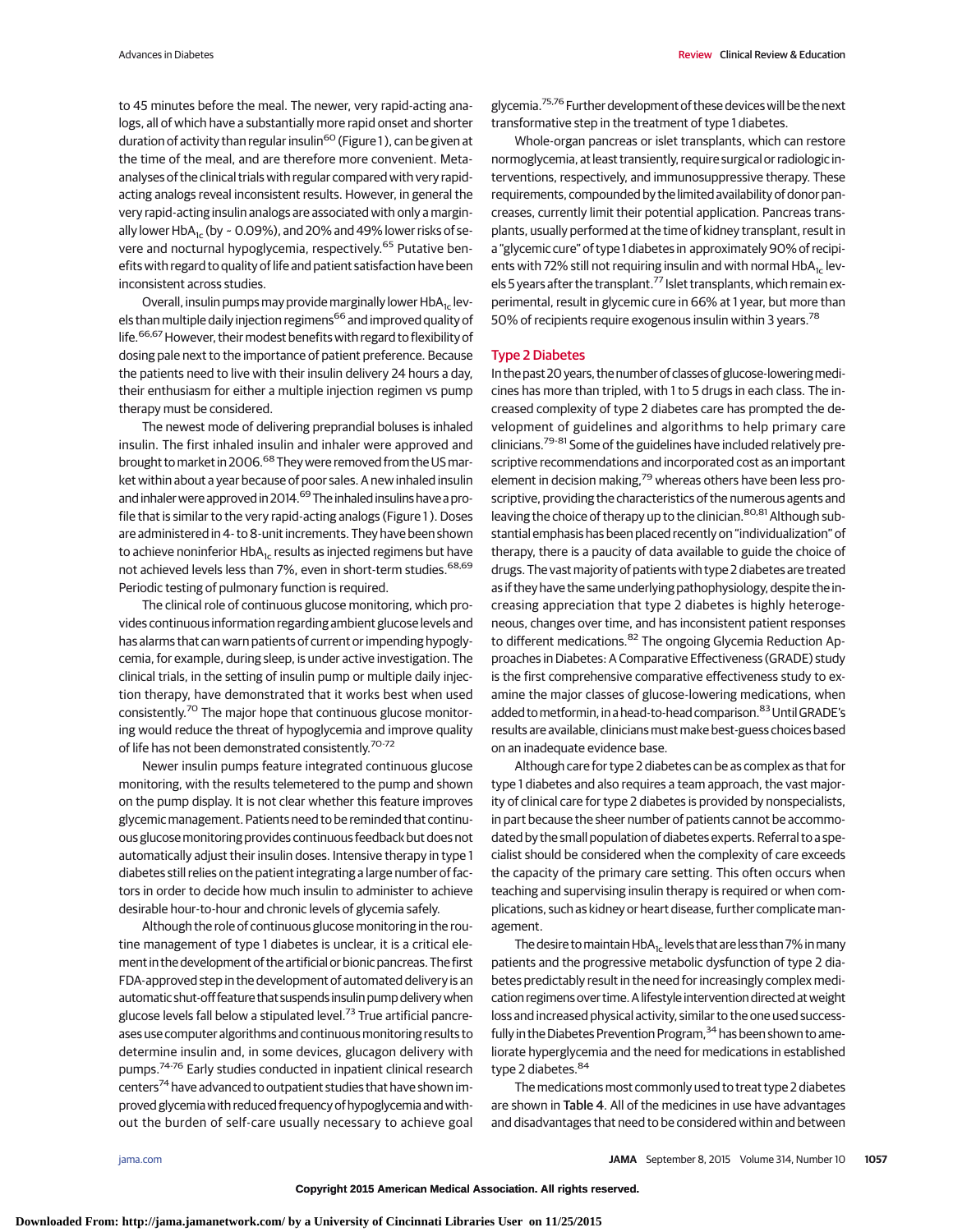| Table 4. Medicines Used Most Commonly to Treat Type 2 Diabetes <sup>a</sup>                |                        |                                                                                |                                                                 |                                                       |                                                                                                                          |                                                                                         |
|--------------------------------------------------------------------------------------------|------------------------|--------------------------------------------------------------------------------|-----------------------------------------------------------------|-------------------------------------------------------|--------------------------------------------------------------------------------------------------------------------------|-----------------------------------------------------------------------------------------|
| Drug Classes and Medicines Usual Absolute<br>in Class Available in United<br><b>States</b> | $HbA1c$ Lowering,<br>% | <b>Maior Adverse</b><br><b>Effects</b>                                         | <b>Adverse Effects</b>                                          | <b>Added Benefits</b>                                 | <b>Comments</b>                                                                                                          | Cost for 30 Days<br>(Typical Dose, as<br>Indicated), US \$ <sup>b</sup>                 |
| Metformin <sup>c</sup>                                                                     | $-1.0 - 1.5$           | Lactic acidosis<br>$(3/100000)$                                                | Soft bowel<br>movement,<br>diarrhea                             | No hypoglycemia,<br>1-2 kg weight loss                | Unsafe with GFR<30<br>mL/min because of risk<br>of lactic acidosis                                                       | 87 (2000 mg/d) <sup>d</sup>                                                             |
| <b>Basal insulin</b>                                                                       | >1.5                   | Hypoglycemia                                                                   | Weight gain                                                     | Most potent                                           | 1Vial $\approx$ 35U/d                                                                                                    |                                                                                         |
| <b>NPH</b>                                                                                 |                        |                                                                                |                                                                 | Can be mixed with<br>bolus insulins                   | 2 Daily injections may<br>be necessary                                                                                   | 132 Per vial <sup>d</sup>                                                               |
| Glargine                                                                                   |                        |                                                                                |                                                                 | Once daily                                            | Cannot be mixed with<br>bolus insulins                                                                                   | 298 Per vial                                                                            |
| Levemir                                                                                    |                        |                                                                                |                                                                 |                                                       | 2 Daily injections may<br>be necessary                                                                                   | 298 Per vial                                                                            |
| <b>Bolus insulin</b>                                                                       | >1.5                   | Hypoglycemia                                                                   | Weight gain                                                     |                                                       | Usually combined with<br>basal insulin                                                                                   |                                                                                         |
| Regular (CZI)                                                                              |                        |                                                                                |                                                                 |                                                       | Administer 30-45 min<br>before meal                                                                                      | 132 Per vial <sup>d</sup>                                                               |
| Very-rapid acting (lispro,<br>aspart, glulisine)                                           |                        |                                                                                |                                                                 | Timing more<br>convenient than<br>regular             | Administer immediately<br>before meal                                                                                    | 243 For lispro per vial                                                                 |
| Sulfonylurea (glyburide,<br>qlipizide, glimepiride) <sup>c,e</sup>                         | $-1.0 - 1.5$           | Hypoglycemia                                                                   | Weight gain                                                     |                                                       | Prefer shorter-duration<br>agents (eg, glimepiride of<br>glipizide) with lower risk<br>of hypoglycemia                   | 53 For glimepiride<br>$(2 \text{mq/d})$<br>46 for glipizide<br>$(10 \text{ mg } 2/d)^d$ |
| Meglitinides (repaglinide,<br>nateglinide) <sup>c,e</sup>                                  | $-1.0$                 | Hypoglycemia                                                                   | Weight gain                                                     | Repaglinide safe in<br>patients with renal<br>failure | Similar mechanism of<br>action as sulfonylureas                                                                          | 61 For repaglinide<br>$(1 \text{ mg } 3/d)$                                             |
| Thiazolidinedione<br>(rosiglitazone,<br>pioglitazone) <sup>c,e</sup>                       | $-1.0$                 |                                                                                | Fluid retention,<br>heart failure, bone<br>loss                 |                                                       | Concerns regarding risk<br>of CVD and bladder<br>cancer have been<br>investigated                                        | 322 For brand<br>pioglitazone<br>$(30 \text{ mg per d})$                                |
| a-Glucosidase inhibitors<br>(acarbose, miglitol) <sup>c</sup>                              | $-0.8$                 |                                                                                | Flatulence,<br>diarrhea                                         |                                                       | Most effective with<br>high-carbohydrate diets,<br>but not well tolerated by<br>many patients                            | 88 For acarbose (three<br>50-mg/d tablets)                                              |
| GLP-1 receptor agonists<br>(exenatide, liraglutide,<br>dulaglutide, albiglutide)           | $-1.0$                 |                                                                                | Nausea, vomiting,<br>diarrhea                                   | Weight loss<br>$(-2-3 kq)$                            | Injected 2/d, daily, or<br>potentially weekly,<br>depending on medicine;<br>no CVD benefit shown                         | 769 For liraglutide<br>$(1.8 \text{ mg/d})$                                             |
| DPP-4 inhibitors<br>(sitagliptin, saxagliptin,<br>linagliptin, alogliptin) <sup>c</sup>    | $-0.6 - 0.8$           | Increased risk of<br>CHF with<br>saxagliptin and<br>perhaps with<br>alogliptin | May increase<br>frequency of upper<br>respiratory<br>infections | Weight neutral                                        | Sitagliptin, saxagliptin<br>and alogliptin require<br>adjustment for reduced<br>renal function. No CVD<br>benefit shown. | 397 For sitagliptin<br>$(100 \text{ mg/d})$                                             |
| SGLT-2 inhibitors<br>(canagliflozin,<br>dapagliflozin,<br>empagliflozin)                   | $-0.6 - 0.8$           | May increase risk<br>of DKA if used<br>(off-label in type 1<br>or in type 2)   | Genitourinary<br>yeast and urinary<br>tract infections          | $2-3$ mm Hq<br>decrease in BP                         |                                                                                                                          | 412 For dapagliflozin<br>$(10 \text{ mg/d})$                                            |

Abbreviations: BP, blood pressure; CHF, congestive heart failure; CVD, cardiovascular disease; CZI, crystaline zinc insulin; DKA, diabetic ketoacidosis; DPP, dipetidyl peptidase; GFR, glomerular filtration rate; GLP, glucagonlike peptide; HbA<sub>1c</sub>, hemoglobin A<sub>1c</sub>; NPH, neutral protamine Hagedorn; SGLT, sodium-glucose transport protein.

among individual drugs within classes are frequency of administration and need to adjust based on renal impairment.

<sup>b</sup> Typical wholesale cost for average or usual dose, as indicated, every 30 days. <sup>c</sup> Available as combination pill with metformin.

<sup>a</sup> In general, although there are slight differences in glycemia-lowering effectiveness among the members of the class, they are more similar than not. The adverse effect profiles are also similar within classes. The major distinction

<sup>d</sup> Metformin and sulfonylureas are available for \$4 a month, and NPH and regular for approximately \$25 per vial at discount store pharmacies.

<sup>e</sup> Available as generic in the United States.

medicines. Regardless of medication chosen, there is good support for early and aggressive treatment, aimed at improving glycemia before β-cell function wanes further.<sup>85</sup> Aggressive therapy, most often with insulin, has been shown to improve insulin secretion and can result in a respite from the need for medicinal treatment for several vears.<sup>86</sup>

The first medicine used is usually metformin. Based on its efficacy in lowering glycemia, long history of use, demonstrated safety and tolerability, and other characteristics including the absence of hypoglycemia, associated weight loss, and low cost, metformin is the consensus choice as the first medicine that should be used to treat type 2 diabetes.<sup>18,79-81</sup> Although most experts agree with this choice, there is, in fact, little compelling direct evidence that supports metformin as the first choice compared with other available medicines.In China, for example, the α-glucosidase inhibitors, which are particularly effective among patients who consume highcarbohydrate diets, are used commonly as the first choice for treatment.<sup>87</sup> Starting metformin at or near the time of diagnosis, contemporaneously with lifestyle intervention aimed at weight loss, is recommended.79-81 Metformin is usually continued through the treatment course of type 2 diabetes, assuming that contraindications or intolerance does not develop.

The choice of a second medication to add to metformin, which is often required to maintain  $HbA_{1c}$  levels at target, is more uncer-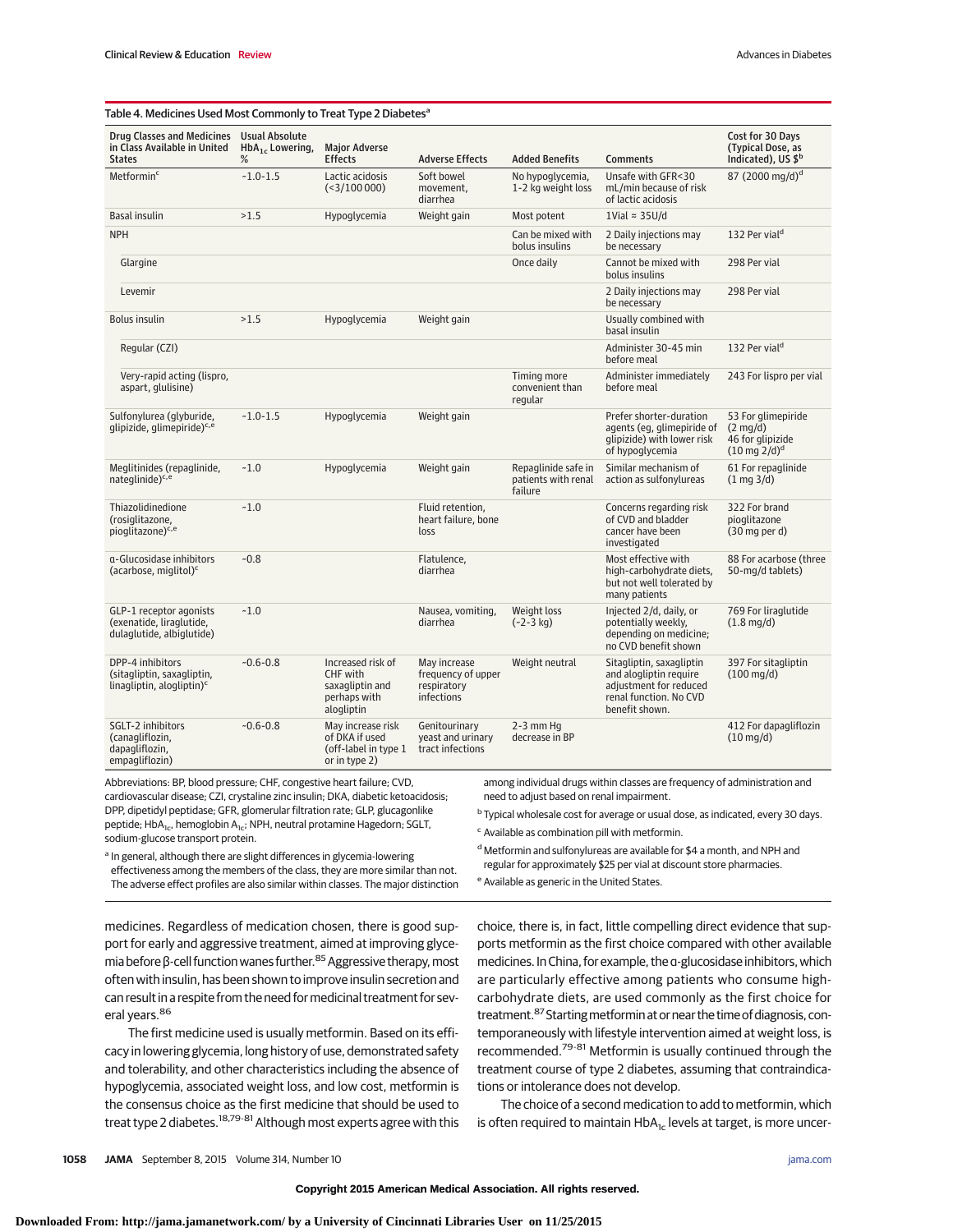

tain. Few comparative effectiveness studies have been performed. Those that have been completed are relatively short-term, usually 6 to 12 months, which is inadequate for drugs that are usually taken for many years, if not decades. Moreover, clinical studies of more recently developed medications have often been performed in study cohorts with recent-onset disease and lower starting  $HbA<sub>1c</sub>$  levels than the studies of older medications. Thus, a direct comparison of older and newer studies and the relative effectiveness of medications to lower glycemia is difficult. Finally, the FDA requires only a modest reduction in HbA $_{\text{1c}}$  levels ( $\geq$ 0.5%) for new drug approval, rather than a demonstration of reduced risk of complications (which has been shown specifically only for insulin and sulfonylureas and, arguably, for metformin). <sup>42,47,49</sup> This relatively low bar for demonstrating glucose-lowering efficacy has facilitated the development and approval of numerous new, relatively weak glucose-lowering classes and drugs, some of which have had safety issues discovered during their widespread use. The FDA has mandated postmarketing studies of new diabetes drugs to evaluate their cardiovascular safety.

In the setting of the inadequate evidence base noted above, clinicians still need to choose the second agent to be added to lifestyle interventions and metformin. The choice should be based on the ability to lower  $HbA_{1c}$  to less than 7%, the current goal for treating diabetes. The demonstrated longevity of the drug's glucoselowering effect, safety, adverse effects, tolerability, and patient acceptanceare other important considerations. Finally, the relative cost of these medications needs to be considered, especially in the middle- and low-income countries that are increasingly bearing the human and economic burden of the diabetes epidemic. All of the glucose-lowering medications have advantages and disadvantages. Their value added and value subtracted are delineated in Table 4.

The 2 oldest medications used to treat type 2 diabetes are insulin and the sulfonylureas.Most of the long-term data regarding the beneficial effects of glycemic control on complications have been generated with these two classes of drugs<sup>47,49</sup> and they are acknowledged to be among the most powerful classes of glucose-lowering medications (Table 4). Insulin is often reserved as the drug of last resort; however, owing to its ability to control all levels of glycemia predictably, its ability to induce remissions<sup>86</sup> and its long trackrecord, insulin should be considered earlier in the treatment course of type 2 diabetes.<sup>80</sup> Although the risk of severe hypoglycemia with insulin needs to be considered, the rates of such episodes are far lower in type 2 diabetes than in type 1 diabetes. Simple, single, daily injection regimens (Figure 3) often suffice and should be adequate to achieve goal glycemia in many patients, especially early in their clinical course. The other, newer medication classes follow.

### Thiazolidinediones

The thiazolidinediones or TZDs activate the nuclear superfamily of peroxisome proliferator-activated receptors (predominantly gamma).<sup>88</sup> They were introduced first with troglitazone which was withdrawn owing to relatively rare ( $\approx$  1/20 000 patients), but severe, liver failure. Although the next 2 TZDs, rosiglitazone and pioglitazone, were not associated with liver problems, rosiglitazone was associated with an increase in CVD risk<sup>89</sup> and pioglitazone with increased bladder cancer risk, <sup>90</sup> although a recent analysis suggests that the risk is unlikely.<sup>91</sup> The concern regarding the putative increased risks of the 2 agents, despite evidence that may belie those risks, <sup>92,93</sup> has led to a substantial reduction in their use, especially rosiglitazone. The TZDs' shared and uncontested adverse effects, including fluid retention, congestive heart failure, and bone loss, also limit their use.

# Glucagonlike Peptide–Based Therapy

The discovery of the potentially beneficial effects of the naturally occurring gut peptide glucagonlike peptide 1 (GLP-1), including glucose-dependent insulin secretion, glucagon suppression, and slowed gastric emptying, <sup>94</sup> resulted in substantial efforts to develop analogs that would resist rapid in vivo degradation by dipeptidyl peptidase 4. The available injectable GLP-1 receptor agonists lower HbA<sub>1c</sub> levels by approximately 1% when added to metformin.<sup>94</sup> The value-added of the GLP-1 agonists includes an absence of hypoglycemia and weight loss of 2 to 3 kg vs a 2 to 3 kg weight gain with insulin.<sup>95</sup> Balanced against these benefits is the need for injections, the limited period of clinical studies, a high rate of nausea, vom-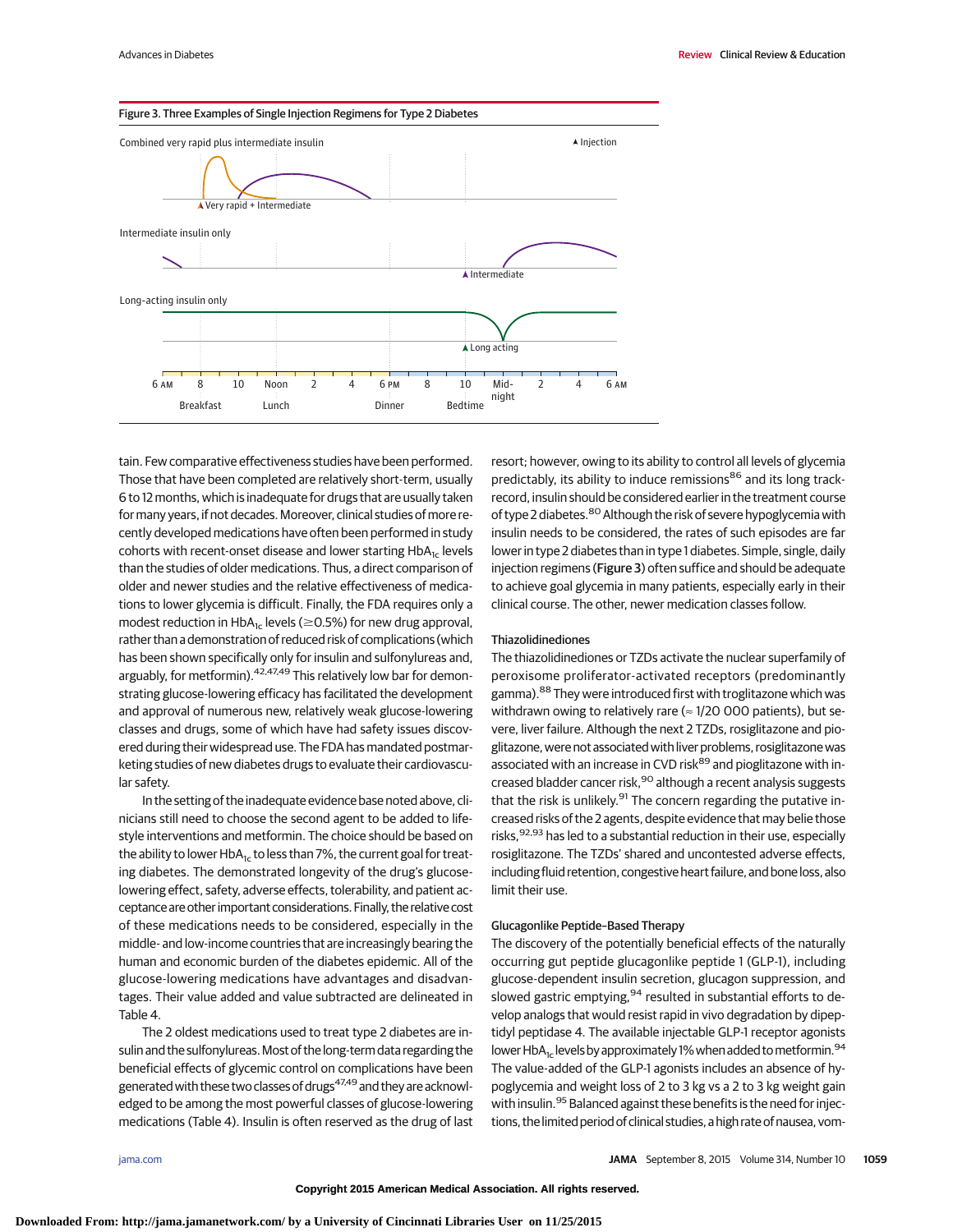iting, and diarrhea, especially during initial treatment, and their cost (Table 4). Some fraction of the weight loss is attributable to the adverse gastrointestinal tract effects. Determining which patients would have a desirable response toGLP agonist therapy, with weight loss and acceptable control of glycemia, and which would have inadequate  $HbA_{1c}$  levels and gastrointestinal symptoms is not currently possible. Concerns regarding an increased risk of pancreatitis and pancreas cancer have been raised, although compelling evidence remains elusive. 96,97

## Dipeptidyl Peptidase 4 Inhibitors

The inhibition of dipeptidyl peptidase 4 (DPP-4) increases endogenous GLP-1 levels, although not to the levels achieved with GLP-1 agonist injections. They also reduce glucagon and increase gastric inhibitory polypeptide levels, but only lower HbA $_{1c}$  levels by 0.6% to 0.8%.<sup>98</sup> Despite relatively modest glycemia-lowering and high costs, DPP-4 inhibitors have become some of the most popular agents in use, perhaps because they are weight neutral, not associated with hypoglycemia or other clinically worrisome adverse effects, and require titration only for reduced renal function (sitagliptin, saxagliptin, and alogliptin, but not linagliptin). None of the DPP-4 inhibitors have been shown to increase CVD, other than an increased risk of hospitalized congestive heart failure with saxagliptin.<sup>99</sup> No benefit with regard to CVD has been demonstrated.<sup>99,100</sup>

#### Sodium-Glucose Transport Protein 2

Sodium-glucose transport protein 2 (SGLT-2) inhibitors are the newest approved class of glucose-lowering drugs. These drugs increase glycosuria by blocking glucose reabsorption in the proximal renal tubule.<sup>101</sup> Their glucose-lowering effect is limited by the amount of glucose delivered to the proximal tubule and the extent

#### ARTICLE INFORMATION

**Conflict of Interest Disclosures:** The author has completed and submitted the ICMJE Form for Disclosure of Potential Conflicts of Interest and none were reported.none were reported.

**Correction:** This article was corrected online November 9, 2015, for incorrect data in Table 1.

**Submissions:**We encourage authors to submit papers for consideration as a Review. Please contact Edward Livingston, MD, at [Edward](mailto:Edward.livingston@jamanetwork.org) [.livingston@jamanetwork.org](mailto:Edward.livingston@jamanetwork.org) or Mary McGrae McDermott, MD, at [mdm608@northwestern.edu.](mailto:mdm608@northwestern.edu)

#### **REFERENCES**

**1**. Patterson CC, Dahlquist GG, Gyürüs E, Green A, Soltész G; EURODIAB Study Group. Incidence trends for childhood type 1 diabetes in Europe during 1989-2003 and predicted new cases 2005-20. Lancet[. 2009;373\(9680\):2027-2033.](http://www.ncbi.nlm.nih.gov/pubmed/19481249)

**2**. Centers for Disease Control and Prevention. National diabetes statistics report, 2014. [http://www.cdc.gov/diabetes/data/statistics](http://www.cdc.gov/diabetes/data/statistics/2014StatisticsReport.html) [/2014StatisticsReport.html.](http://www.cdc.gov/diabetes/data/statistics/2014StatisticsReport.html) Accessed January 5, 2015.

**3**. International Diabetes Federation. IDF Diabetes Atlas. 6th ed. Brussels, Belgium: International Diabetes Federation; 2013.

**4**. Nathan DM. Long-term complications of diabetes mellitus. N Engl J Med[. 1993;328\(23\):1676-](http://www.ncbi.nlm.nih.gov/pubmed/8487827) [1685.](http://www.ncbi.nlm.nih.gov/pubmed/8487827)

of inhibition of glucose reabsorption. Predictably, they are relatively weak, lowering  $HbA_{1c}$  levels by 0.6% to 0.8%.<sup>101</sup> The SGLT-2 inhibitors do not cause hypoglycemia, are generally weight neutral, and may have the benefit of a small reduction in blood pressure. Although they apparently do not cause enough of an osmotic diuresis to result in overt dehydration, the SGLT-2 inhibitors are associated with a 2-fold increase in mycotic genitourinary infections and urinary tract infections. They also may predispose patients with type 2 diabetes and with off-label use in type 1 diabetes to develop ketoacidosis.<sup>102</sup>

# **Conclusions**

Although the epidemic of type 2 diabetes has increased the societal burden and costs of diabetes and its care, the outlook for the individual with prediabetes or diabetes has improved. Programs that focus on ameliorating the major environmental risk factors underlying the current type 2 diabetes epidemic have been developed but need to be implemented more widely. For patients with type 1 diabetes and the many patients who still develop type 2 diabetes, risk factor reduction is increasingly widespread.<sup>103</sup> Rates of renal disease and CVD in the diabetic population have been reduced substantially in the past decade.<sup>104</sup>

The expectations for a long and healthy lifespan for the individual who develops diabetes have never been higher. From a societal perspective, the ongoing epidemic threatens to swamp these individual improvements. The major challenges from the individual and societal perspective are to make primary prevention and secondary intervention as effective, widely available, and affordable as possible.

**5**. National Diabetes Fact Sheet: National Estimates and General Information on Diabetes and Prediabetes in the United States, 2011. Atlanta, GA: Dept of Health and Human Services, Centers for Control and Prevention; 2011.

**6**. Preis SR, Hwang SJ, Coady S, et al. Trends in all-cause and cardiovascular disease mortality among women and men with and without diabetes mellitus in the Framingham Heart Study, 1950 to 2005. Circulation[. 2009;119\(13\):1728-1735.](http://www.ncbi.nlm.nih.gov/pubmed/19307472)

**7**. Harding JL, Shaw JE, Peeters A, Cartensen B, Magliano DJ. Cancer risk among people with type 1 and type 2 diabetes. [Diabetes Care](http://www.ncbi.nlm.nih.gov/pubmed/25488912). 2015;38(2): [264-270.](http://www.ncbi.nlm.nih.gov/pubmed/25488912)

**8**. Dall TM, Yang W, Halder P, et al. The economic burden of elevated blood glucose levels in 2012. Diabetes Care[. 2014;37\(12\):3172-3179.](http://www.ncbi.nlm.nih.gov/pubmed/25414388)

**9**. American Diabetes Association. Economic costs of diabetes in the US in 2012. [Diabetes Care](http://www.ncbi.nlm.nih.gov/pubmed/23468086). 2013; [36\(4\):1033-1046.](http://www.ncbi.nlm.nih.gov/pubmed/23468086)

**10**. Goldstein DE, Little RR, Lorenz RA, Malone JI, Nathan DM, Peterson CM. Technical review on tests of metabolic status to monitor diabetes mellitus. Diabetes Care[. 1995;18:896-909.](http://www.ncbi.nlm.nih.gov/pubmed/7555528)

**11**. Klonoff DC, Prahalad P. Performance of cleared blood glucose monitors. J Diab Sci Technol. 2015;9 (4):895-910.

**12**. Lodwig V, Kulzer B, Schnell O, Heinemann L. Current trends in continuous glucose monitoring. [J Diabetes Sci Technol](http://www.ncbi.nlm.nih.gov/pubmed/24876592). 2014;8(2):390-396.

**13**. Basu A, Dube S, Veettil S, et al. Time lag of glucose from intravascular to interstitial compartment in type 1 diabetes. [J Diabetes Sci](http://www.ncbi.nlm.nih.gov/pubmed/25305282) Technol[. 2015;9\(1\):63-68.](http://www.ncbi.nlm.nih.gov/pubmed/25305282)

**14**. Damiano ER, McKeon K, El-Khatib FH, Zheng H, Nathan DM, Russell SJ. A comparative effectiveness analysis of three continuous glucose monitors. J Diabetes Sci Technol[. 2014;8\(4\):699-708.](http://www.ncbi.nlm.nih.gov/pubmed/24876423)

**15**. Nathan DM, Singer DE, Hurxthal K, Goodson JD. The clinical information value of the glycosylated hemoglobin assay. N Engl J Med[. 1984;310\(6\):341-](http://www.ncbi.nlm.nih.gov/pubmed/6690962) [346.](http://www.ncbi.nlm.nih.gov/pubmed/6690962)

**16**. Little RR, Rohlfing CL, Sacks DB; National Glycohemoglobin Standardization Program (NGSP) Steering Committee. Status of hemoglobin  $A_{1c}$ measurement and goals for improvement. [Clin Chem](http://www.ncbi.nlm.nih.gov/pubmed/21148304). [2011;57\(2\):205-214.](http://www.ncbi.nlm.nih.gov/pubmed/21148304)

**17**. Nathan DM, Kuenen J, Borg R, Zheng H, Schoenfeld D, Heine RJ; A<sub>1c</sub>-Derived Average Glucose Study Group. Translating the  $A_{1C}$  assay into estimated average glucose values. [Diabetes Care](http://www.ncbi.nlm.nih.gov/pubmed/18540046). [2008;31\(8\):1473-1478.](http://www.ncbi.nlm.nih.gov/pubmed/18540046)

**18**. American Diabetes Association. Standards of medical care in diabetes—2015. [Diabetes Care](http://www.ncbi.nlm.nih.gov/pubmed/25537700). [2015;38\(suppl 1\):S1-S93.](http://www.ncbi.nlm.nih.gov/pubmed/25537700)

**19**. Nathan DM, Balkau B, Bonora E, et al; International Expert Committee. International Expert Committee report on the role of the  $A_{1C}$ assay in the diagnosis of diabetes. [Diabetes Care](http://www.ncbi.nlm.nih.gov/pubmed/19502545). [2009;32\(7\):1327-1334.](http://www.ncbi.nlm.nih.gov/pubmed/19502545)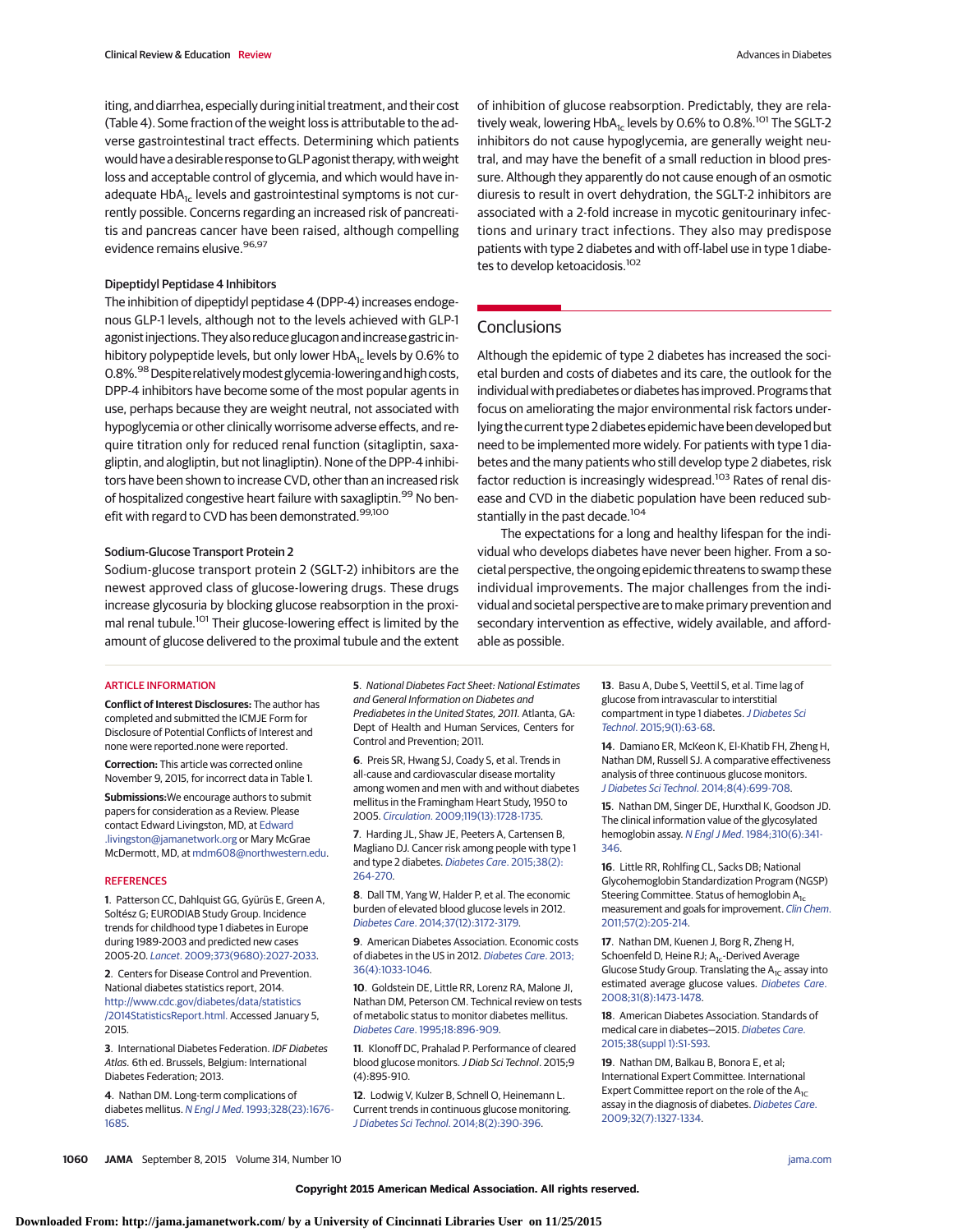Advances in Diabetes **Exercices** Review Clinical Review & Education

**20**. Bonnefond A, Froguel P. Rare and common genetic events in type 2 diabetes. [Cell Metab](http://www.ncbi.nlm.nih.gov/pubmed/25640731). 2015; [21\(3\):357-368.](http://www.ncbi.nlm.nih.gov/pubmed/25640731)

**21**. Barrett JC, Clayton DG, Concannon P, et al; Type 1 Diabetes Genetics Consortium. Genome-wide association study and meta-analysis find that over 40 loci affect risk of type 1 diabetes. [Nat Genet](http://www.ncbi.nlm.nih.gov/pubmed/19430480). [2009;41\(6\):703-707.](http://www.ncbi.nlm.nih.gov/pubmed/19430480)

**22**. Hivert MF, Jablonski KA, Perreault L, et al; DIAGRAM Consortium; Diabetes Prevention Program Research Group. Updated genetic score based on 34 confirmed type 2 diabetes Loci is associated with diabetes incidence and regression to normoglycemia in the diabetes prevention program. Diabetes[. 2011;60\(4\):1340-1348.](http://www.ncbi.nlm.nih.gov/pubmed/21378175)

**23**. Meigs JB, Shrader P, Sullivan LM, et al. Genotype score in addition to common risk factors for prediction of type 2 diabetes. [N Engl J Med](http://www.ncbi.nlm.nih.gov/pubmed/19020323). [2008;359\(21\):2208-2219.](http://www.ncbi.nlm.nih.gov/pubmed/19020323)

**24**. Segrè AV, Wei N. Altshuler D, Florez JC; DIAGRAM Consortium; MAGIC Investigators. Pathways targeted by anti-diabetes drugs are enriched for multiple genes associated with type 2 diabetes risk. Diabetes[. 2015;64:1470-1483.](http://www.ncbi.nlm.nih.gov/pubmed/25368101)

**25**. Wang TJ, Larson MG, Vasan RS, et al. Metabolite profiles and the risk of developing diabetes. Nat Med[. 2011;17\(4\):448-453.](http://www.ncbi.nlm.nih.gov/pubmed/21423183)

**26**. Walford GA, Porneala BC, Dauriz M, et al. Metabolite traits and genetic risk provide complementary information for the prediction of future type 2 diabetes. [Diabetes Care](http://www.ncbi.nlm.nih.gov/pubmed/24947790). 2014;37(9): [2508-2514.](http://www.ncbi.nlm.nih.gov/pubmed/24947790)

**27**. Atkinson MA, Eisenbarth GS, Michels AW. Type 1 diabetes. Lancet[. 2014;383\(9911\):69-82.](http://www.ncbi.nlm.nih.gov/pubmed/23890997)

**28**. Bluestone JA, Herold K, Eisenbarth G. Genetics, pathogenesis and clinical interventions in type 1 diabetes. Nature[. 2010;464\(7293\):1293-1300.](http://www.ncbi.nlm.nih.gov/pubmed/20432533)

**29**. Hagopian W, Ferry RJ Jr, Sherry N, et al; Protégé Trial Investigators. Teplizumab preserves C-peptide in recent-onset type 1 diabetes. [Diabetes](http://www.ncbi.nlm.nih.gov/pubmed/23801579). [2013;62\(11\):3901-3908.](http://www.ncbi.nlm.nih.gov/pubmed/23801579)

**30**. Pescovitz MD, Greenbaum CJ, Krause-Steinrauf H, et al; Type 1 Diabetes TrialNet Anti-CD20 Study Group. Rituximab, B-lymphocyte depletion, and preservation of beta-cell function. [N Engl J Med](http://www.ncbi.nlm.nih.gov/pubmed/19940299). [2009;361\(22\):2143-2152.](http://www.ncbi.nlm.nih.gov/pubmed/19940299)

**31**. Gale EA, Bingley PJ, Emmett CL, Collier T. European Nicotinamide Diabetes Intervention Trial (ENDIT): a randomised controlled trial of intervention before the onset of type 1 diabetes. Lancet[. 2004;363\(9413\):925-931.](http://www.ncbi.nlm.nih.gov/pubmed/15043959)

**32**. Diabetes Prevention Trial—Type 1 Diabetes Study Group. Effects of insulin in relatives of patients with type 1 diabetes mellitus. [N Engl J Med](http://www.ncbi.nlm.nih.gov/pubmed/12037147). [2002;346\(22\):1685-1691.](http://www.ncbi.nlm.nih.gov/pubmed/12037147)

**33**. Skyler JS, Krischer JP, Wolfsdorf J, et al. Effects of oral insulin in relatives of patients with type 1 diabetes: the Diabetes Prevention Trial—Type 1. Diabetes Care[. 2005;28\(5\):1068-1076.](http://www.ncbi.nlm.nih.gov/pubmed/15855569)

**34**. Knowler WC, Barrett-Connor E, Fowler SE, et al; Diabetes Prevention Program Research Group. Reduction in the incidence of type 2 diabetes with lifestyle intervention or metformin. N Engl J Med[. 2002;346\(6\):393-403.](http://www.ncbi.nlm.nih.gov/pubmed/11832527)

**35**. Knowler WC, Fowler SE, Hamman RF, et al; Diabetes Prevention Program Research Group. 10-Year follow-up of diabetes incidence and weight

loss in the Diabetes Prevention Program Outcomes Study. Lancet[. 2009;374\(9702\):1677-1686.](http://www.ncbi.nlm.nih.gov/pubmed/19878986)

**36**. Tuomilehto J, Lindström J, Eriksson JG, et al; Finnish Diabetes Prevention Study Group. Prevention of type 2 diabetes mellitus by changes in lifestyle among subjects with impaired glucose tolerance. N Engl J Med[. 2001;344\(18\):1343-1350.](http://www.ncbi.nlm.nih.gov/pubmed/11333990)

**37**. Chiasson JL, Josse RG, Gomis R, Hanefeld M, Karasik A, Laakso M; STOP-NIDDM Trial Research Group. Acarbose for prevention of type 2 diabetes mellitus. Lancet[. 2002;359\(9323\):2072-2077.](http://www.ncbi.nlm.nih.gov/pubmed/12086760)

**38**. Gerstein HC, Yusuf S, Bosch J, et al; DREAM (Diabetes REduction Assessment with ramipril and rosiglitazone Medication) Trial Investigators. Effect of rosiglitazone on the frequency of diabetes in patients with impaired glucose tolerance or impaired fasting glucose: a randomised controlled trial. Lancet[. 2006;368\(9541\):1096-1105.](http://www.ncbi.nlm.nih.gov/pubmed/16997664)

**39**. Whittemore R. A systematic review of the translational research on the Diabetes Prevention Program. Transl Behav Med[. 2011;1\(3\):480-491.](http://www.ncbi.nlm.nih.gov/pubmed/24073067)

**40**. Medicare Diabetes Prevention Act of 2015. S 1131/HR 2102. [https://www.govtrack.us/congress](https://www.govtrack.us/congress/bills/114/s1131) [/bills/114/s1131.](https://www.govtrack.us/congress/bills/114/s1131) Accessed August 14, 2015.

**41**. Geiss LS, Wang J, Cheng YJ, et al. Prevalence and incidence trends for diagnosed diabetes among adults aged 20 to 79 years, United States, 1980-2012.JAMA[. 2014;312\(12\):1218-1226.](http://www.ncbi.nlm.nih.gov/pubmed/25247518)

**42**. Diabetes Control and Complications Trial Research Group. The effect of intensive diabetes treatment on the development and progression of long-term complications in insulin-dependent diabetes mellitus. N Engl J Med. [1993;329\(14\):978-](http://www.ncbi.nlm.nih.gov/pubmed/8366922) [986.](http://www.ncbi.nlm.nih.gov/pubmed/8366922)

**43**. Aiello LP, Sun W, Das A, et al; DCCT/EDIC Research Group. Intensive diabetes therapy and ocular surgery in type 1 diabetes. [N Engl J Med](http://www.ncbi.nlm.nih.gov/pubmed/25923552). [2015;372\(18\):1722-1733.](http://www.ncbi.nlm.nih.gov/pubmed/25923552)

**44**. DCCT/EDIC Research Group. Intensive diabetes therapy and glomerular filtration rate in type 1 diabetes. N Engl J Med[. 2011;365\(25\):2336-](http://www.ncbi.nlm.nih.gov/pubmed/24738668) [2366.](http://www.ncbi.nlm.nih.gov/pubmed/24738668)

**45**. Nathan DM, Cleary PA, Backlund J-YC, et al. Intensive diabetes treatment and cardiovascular disease in type 1 diabetes mellitus. [N Engl J Med](http://www.ncbi.nlm.nih.gov/pubmed/16371630). [2005;353:2643-2653.](http://www.ncbi.nlm.nih.gov/pubmed/16371630)

**46**. Orchard TJ, Nathan DM, Zinman B, et al; Writing Group for the DCCT/EDIC Research Group. Association between 7 years of intensive treatment of type 1 diabetes and long-term mortality. [JAMA](http://www.ncbi.nlm.nih.gov/pubmed/25562265). [2015;313\(1\):45-53.](http://www.ncbi.nlm.nih.gov/pubmed/25562265)

**47**. UK Prospective Diabetes Study (UKPDS) Group. Intensive blood-glucose control with sulphonylureas or insulin compared with conventional treatment and risk of complications in patients with type 2 diabetes (UKPDS 33). [Lancet](http://www.ncbi.nlm.nih.gov/pubmed/9742976). [1998;352\(9131\):837-853.](http://www.ncbi.nlm.nih.gov/pubmed/9742976)

**48**. Holman RR, Paul SK, Bethel MA, Matthews DR, Neil HA. 10-Year follow-up of intensive glucose control in type 2 diabetes. [N Engl J Med](http://www.ncbi.nlm.nih.gov/pubmed/18784090). 2008;359 [\(15\):1577-1589.](http://www.ncbi.nlm.nih.gov/pubmed/18784090)

**49**. Ohkubo Y, Kishikawa H, Araki E, et al. Intensive insulin therapy prevents the progression of diabetic microvascular complications in Japanese patients with non-insulin-dependent diabetes mellitus. [Diabetes Res Clin Pract](http://www.ncbi.nlm.nih.gov/pubmed/7587918). 1995;28(2):103-117.

**50**. Ismail-Beigi F, Craven T, Banerji MA, et al. Effect of intensive treatment of hyperglycaemia on

microvascular outcomes in type 2 diabetes: an analysis of the ACCORD randomized trial. [Lancet](http://www.ncbi.nlm.nih.gov/pubmed/21036274). [2010;376\(9739\):419-430.](http://www.ncbi.nlm.nih.gov/pubmed/21036274)

**51**. Gerstein HC, Miller ME, Byington RP, et al; Action to Control Cardiovascular Risk in Diabetes Study Group. Effects of intensive glucose lowering in type 2 diabetes. N Engl J Med[. 2008;358\(24\):](http://www.ncbi.nlm.nih.gov/pubmed/18539917) [2545-2559.](http://www.ncbi.nlm.nih.gov/pubmed/18539917)

**52**. Patel A, MacMahon S, Chalmers J, et al; ADVANCE Collaborative Group. Intensive blood glucose control and vascular outcomes in patients with type 2 diabetes. N Engl J Med[. 2008;358\(24\):](http://www.ncbi.nlm.nih.gov/pubmed/18539916) [2560-2572.](http://www.ncbi.nlm.nih.gov/pubmed/18539916)

**53**. Zoungas S, Chalmers J, Neal B, et al; ADVANCE-ON Collaborative Group. Follow-up of blood-pressure lowering and glucose control in type 2 diabetes. N Engl J Med[. 2014;371\(15\):1392-](http://www.ncbi.nlm.nih.gov/pubmed/25234206) [1406.](http://www.ncbi.nlm.nih.gov/pubmed/25234206)

**54**. Duckworth W, Abraira C, Moritz T, et al; VADT Investigators. Glucose control and vascular complications in veterans with type 2 diabetes. N Engl J Med[. 2009;360\(2\):129-139.](http://www.ncbi.nlm.nih.gov/pubmed/19092145)

**55**. Hayward RA, Reaven PD, Wiitala WL, et al; VADT Investigators. Follow-up of glycemic control and cardiovascular outcomes in type 2 diabetes. N Engl J Med[. 2015;372\(23\):2197-2206.](http://www.ncbi.nlm.nih.gov/pubmed/26039600)

**56**. Nathan DM, Bayless M, Cleary P, et al; DCCT/EDIC Research Group. Diabetes control and complications trial/epidemiology of diabetes interventions and complications study at 30 years. Diabetes[. 2013;62\(12\):3976-3986.](http://www.ncbi.nlm.nih.gov/pubmed/24264395)

**57**. Lachin JM, Genuth S, Cleary P, Davis MD, Nathan DM; The Diabetes Control and Complications Trial/Epidemiology of Diabetes Interventions and Complications Research Group. Retinopathy and nephropathy in patients with type 1 diabetes four years after a trial of intensive therapy. N Engl J Med[. 2000;342\(6\):381-389.](http://www.ncbi.nlm.nih.gov/pubmed/10666428)

**58**. Skyler JS, Bergenstal R, Bonow RO, et al; American Diabetes Association; American College of Cardiology Foundation; American Heart Association. Intensive glycemic control and the prevention of cardiovascular events. [Diabetes Care](http://www.ncbi.nlm.nih.gov/pubmed/19092168). [2009;32\(1\):187-192.](http://www.ncbi.nlm.nih.gov/pubmed/19092168)

**59**. Wei N, Zheng H, Nathan DM. Empirically establishing blood glucose targets to achieve HbA<sub>1c</sub> goals. Diabetes Care[. 2014;37\(4\):1048-1051.](http://www.ncbi.nlm.nih.gov/pubmed/24513588)

**60**. Hirsch IB. Insulin analogues. [N Engl J Med](http://www.ncbi.nlm.nih.gov/pubmed/15647580). 2005; [352\(2\):174-183.](http://www.ncbi.nlm.nih.gov/pubmed/15647580)

**61**. Tricco AC, Ashoor HM, Antony J, et al. Safety, effectiveness, and cost effectiveness of long acting versus intermediate acting insulin for patients with type 1 diabetes. BMJ[. 2014;349:5459.](http://www.ncbi.nlm.nih.gov/pubmed/25274009)

**62**. Porcellati F, Rossetti P, Busciantella NR, et al. Comparison of pharmacokinetics and dynamics of the long-acting insulin analogs glargine and detemir at steady state in type 1 diabetes. [Diabetes Care](http://www.ncbi.nlm.nih.gov/pubmed/17623819). [2007;30\(10\):2447-2452.](http://www.ncbi.nlm.nih.gov/pubmed/17623819)

**63**. Monami M, Marchionni N, Mannucci E. Long-acting insulin analogues vs NPH human insulin in type 1 diabetes. [Diabetes Obes Metab](http://www.ncbi.nlm.nih.gov/pubmed/19267715). [2009;11\(4\):372-378.](http://www.ncbi.nlm.nih.gov/pubmed/19267715)

**64**. Heller S, Buse J, Fisher M, et al. Insulin degludec, an ultra-long acting basal insulin vs insulin glargine in basal-bolus treatment with mealtime insulin aspart in type 1 diabetes (BEGIN Basal-Bolus Type 1). Lancet[. 2012;379:1489-1497.](http://www.ncbi.nlm.nih.gov/pubmed/22521071)